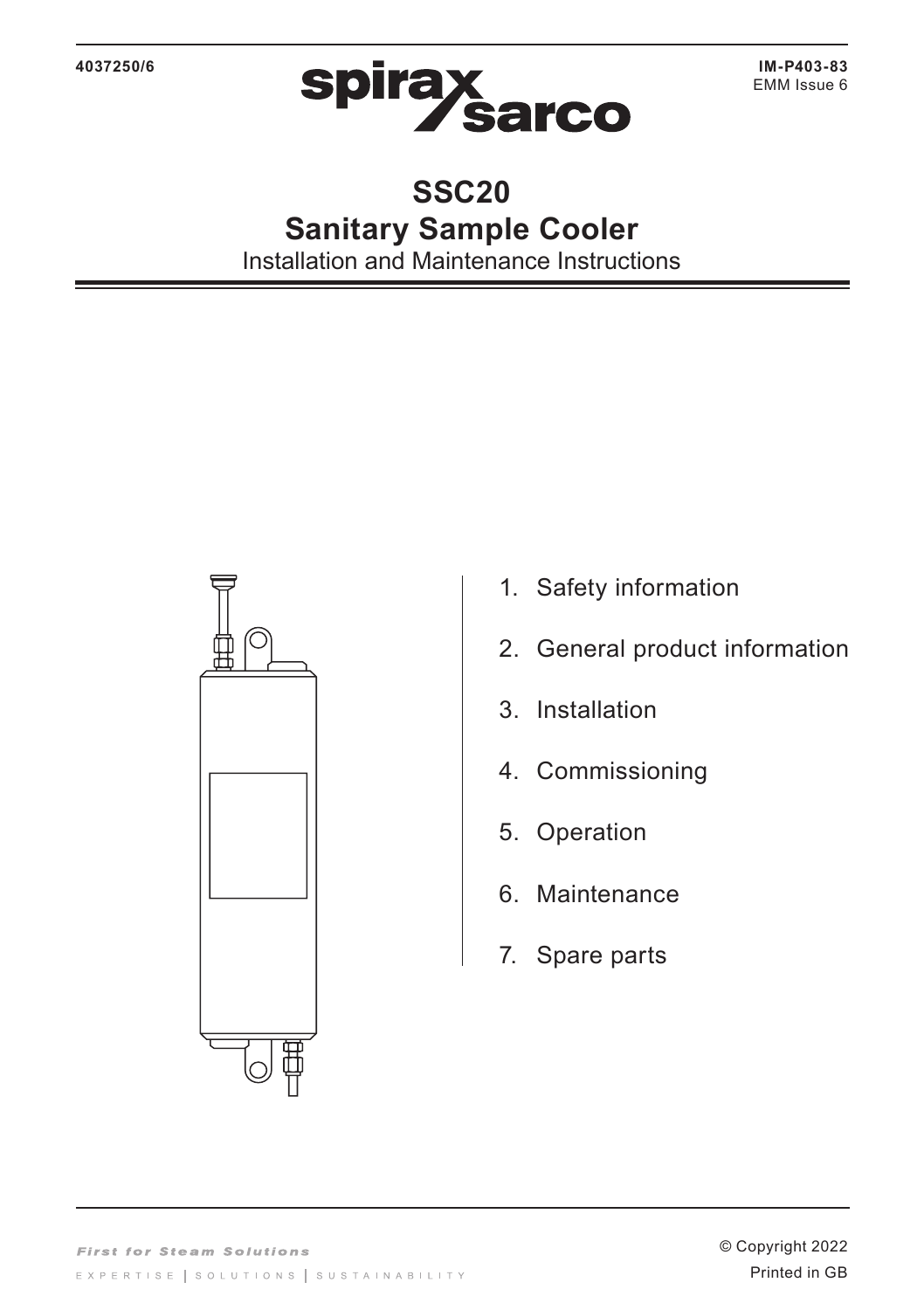

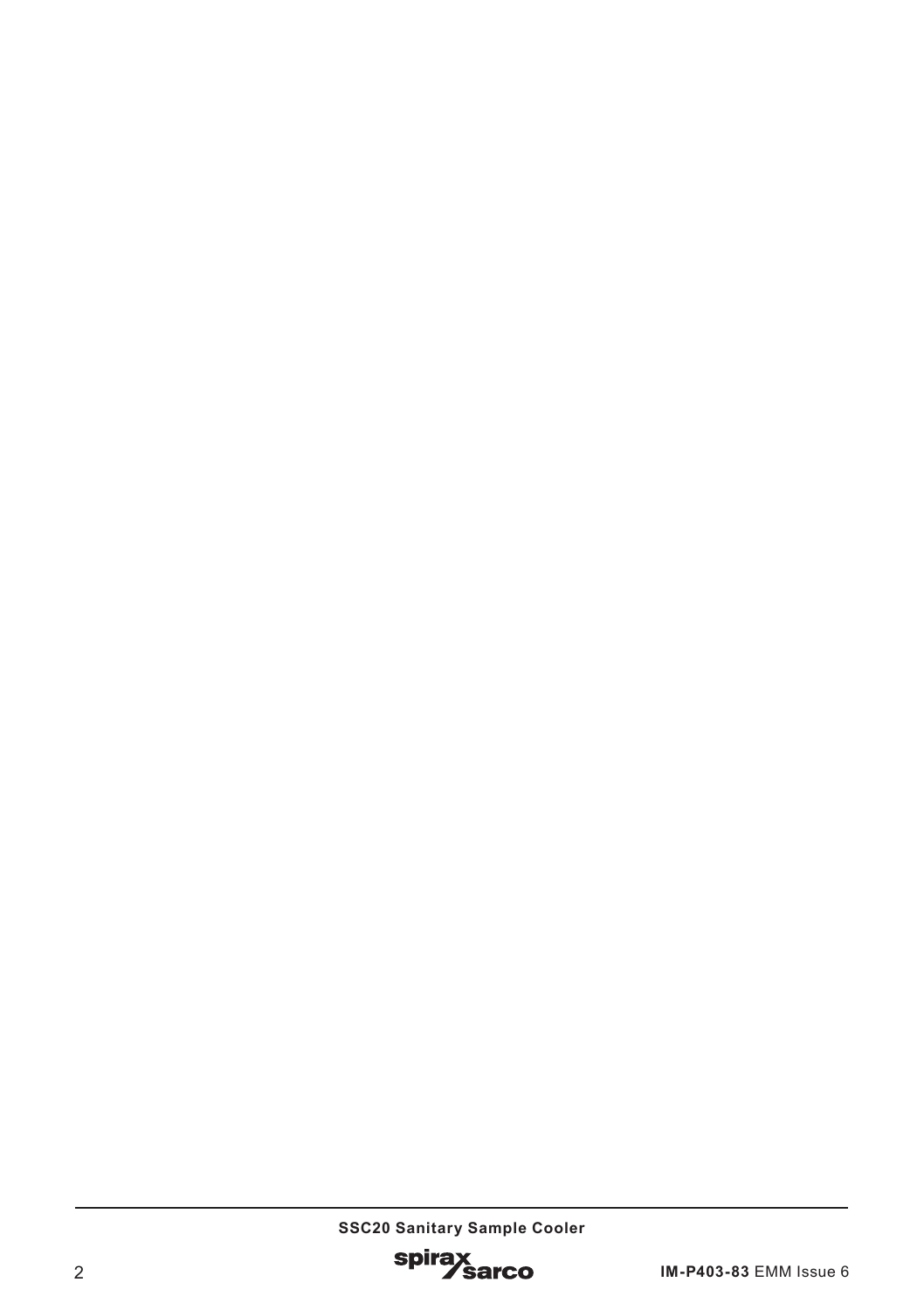# **1. Safety information**

**Safe operation of these products can only be guaranteed if they are properly installed, commissioned, used and maintained by qualified personnel (see Section 1.11) in compliance with the operating instructions. General installation and safety instructions for pipeline and plant construction, as well as the proper use of tools and safety equipment must also be complied with.**

#### **1.1 Intended use**

**Referring to the Installation and Maintenance Instructions, name-plate and Technical Information Sheet, check that the product is suitable for the intended use/application. The products comply with the requirements of the EU Pressure Equipment Directive / UK Pressure Equipment (Safety) Regulations and fall within category 'SEP'.** 

**It should be noted that products within this category are required by the directive not to carry** 



- **i) The products have been specifically designed for use on steam and water, which are in Group 2 of the above mentioned Pressure Equipment Directive. The products' use on other fluids may be possible but, if this is contemplated, Spirax Sarco should be contacted to confirm the suitability of the product for the application being considered.**
- **ii) Check material suitability, pressure and temperature and their maximum and minimum values. If the maximum operating limits of the product are lower than those of the system in which it is being fitted, or if malfunction of the product could result in a dangerous overpressure or overtemperature occurrence, ensure a safety device is included in the system to prevent such over-limit situations.**
- **iii) Determine the correct installation situation and direction of fluid flow.**
- **iv) Spirax Sarco products are not intended to withstand external stresses that may be induced by any system to which they are fitted. It is the responsibility of the installer to consider these stresses and take adequate precautions to minimise them.**
- **v) Remove protection covers from all connections and protective film from all name-plates, where appropriate, before installation on steam or other high temperature applications.**

#### **1.2 Access**

**Ensure safe access and if necessary a safe working platform (suitably guarded) before attempting to work on the product. Arrange suitable lifting gear if required.**

#### **1.3 Lighting**

**Ensure adequate lighting, particularly where detailed or intricate work is required.**

#### **1.4 Hazardous liquids or gases in the pipeline**

**Consider what is in the pipeline or what may have been in the pipeline at some previous time. Consider: flammable materials, substances hazardous to health, extremes of temperature.**

#### **1.5 Hazardous environment around the product**

**Consider: explosion risk areas, lack of oxygen (e.g. tanks, pits), dangerous gases, extremes of temperature, hot surfaces, fire hazard (e.g. during welding), excessive noise, moving machinery.**

**SSC20 Sanitary Sample Cooler**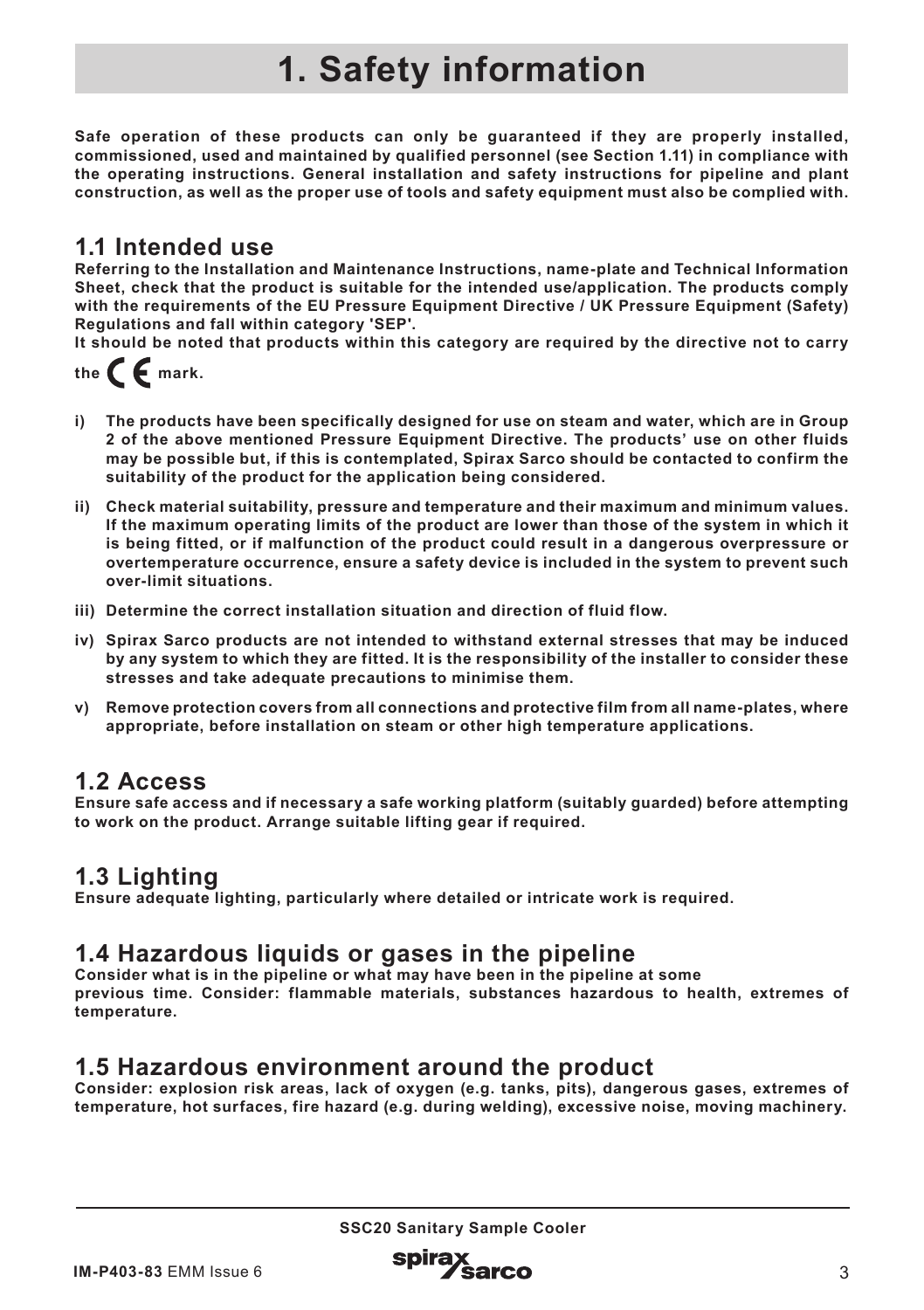### **1.6 The system**

**Consider the effect on the complete system of the work proposed. Will any proposed action (e.g. closing isolation valves, electrical isolation) put any other part of the system or any personnel at risk?** 

**Dangers might include isolation of vents or protective devices or the rendering ineffective of controls or alarms. Ensure isolation valves are turned on and off in a gradual way to avoid system shocks.**

#### **1.7 Pressure systems**

**Ensure that any pressure is isolated and safely vented to atmospheric pressure. Consider double isolation (double block and bleed) and the locking or labelling of closed valves. Do not assume that the system has depressurised even when the pressure gauge indicates zero.**

#### **1.8 Temperature**

**To avoid burns, it is essential that cooling water is flowing before opening the sample inlet valve. Always close the sample inlet valve before turning off the cooling water.**

### **1.9 Tools and consumables**

**Before starting work ensure that you have suitable tools and/or consumables available. Use only genuine Spirax Sarco replacement parts.**

#### **1.10 Protective clothing**

**Consider whether you and/or others in the vicinity require any protective clothing to protect against the hazards of, for example, chemicals, high/low temperature, radiation, noise, falling objects, and dangers to eyes and face.**

#### **1.11 Permits to work**

**All work must be carried out or be supervised by a suitably competent person.**

**Installation and operating personnel should be trained in the correct use of the product according to the Installation and Maintenance Instructions.**

**Where a formal 'permit to work' system is in force it must be complied with. Where there is no such system, it is recommended that a responsible person should know what work is going on and, where necessary, arrange to have an assistant whose primary responsibility is safety. Post 'warning notices' if necessary.**

#### **1.12 Handling**

**Manual handling of large and/or heavy products may present a risk of injury. Lifting, pushing, pulling, carrying or supporting a load by bodily force can cause injury particularly to the back. You are advised to assess the risks taking into account the task, the individual, the load and the working environment and use the appropriate handling method depending on the circumstances of the work being done.**



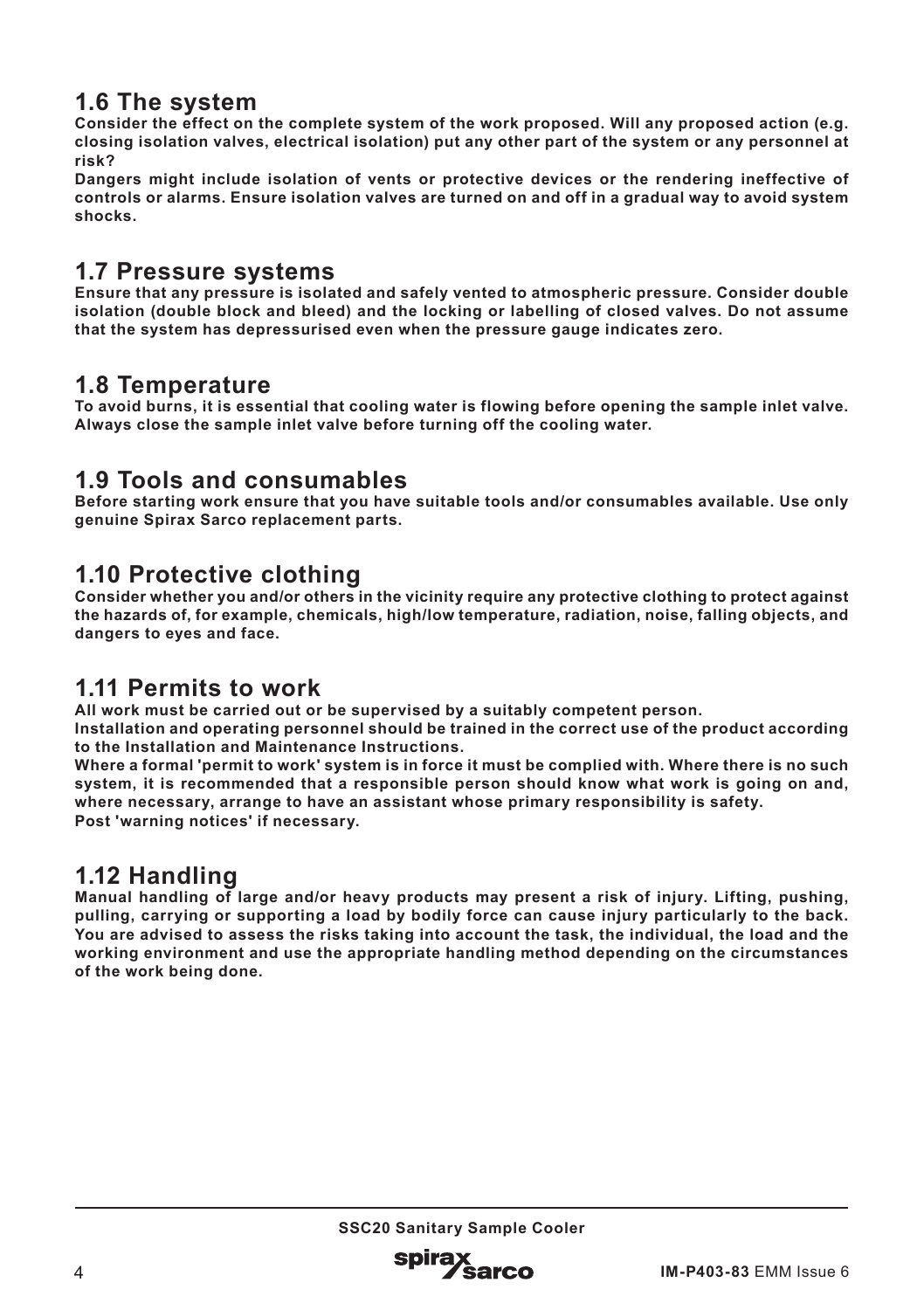### **1.13 Residual hazards**

**In normal use the external surface of the product may be very hot. If used at the maximum permitted operating conditions the surface temperature of some products may reach temperatures of 350 °C (662 °F).**

**Many products are not self-draining. Take due care when dismantling or removing the product from an installation (refer to 'Maintenance instructions').**

#### **1.14 Freezing**

**Provision must be made to protect products which are not self-draining against frost damage in environments where they may be exposed to temperatures below freezing point.**

#### **1.15 Disposal**

**Unless otherwise stated in the Installation and Maintenance Instructions, this product is recyclable and no ecological hazard is anticipated with its disposal providing due care is taken.**

#### **1.16 Returning products**

**Customers and stockists are reminded that under EC Health, Safety and Environment Law, when returning products to Spirax Sarco they must provide information on any hazards and the precautions to be taken due to contamination residues or mechanical damage which may present a health, safety or environmental risk. This information must be provided in writing including Health and Safety data sheets relating to any substances identified as hazardous or potentially hazardous.**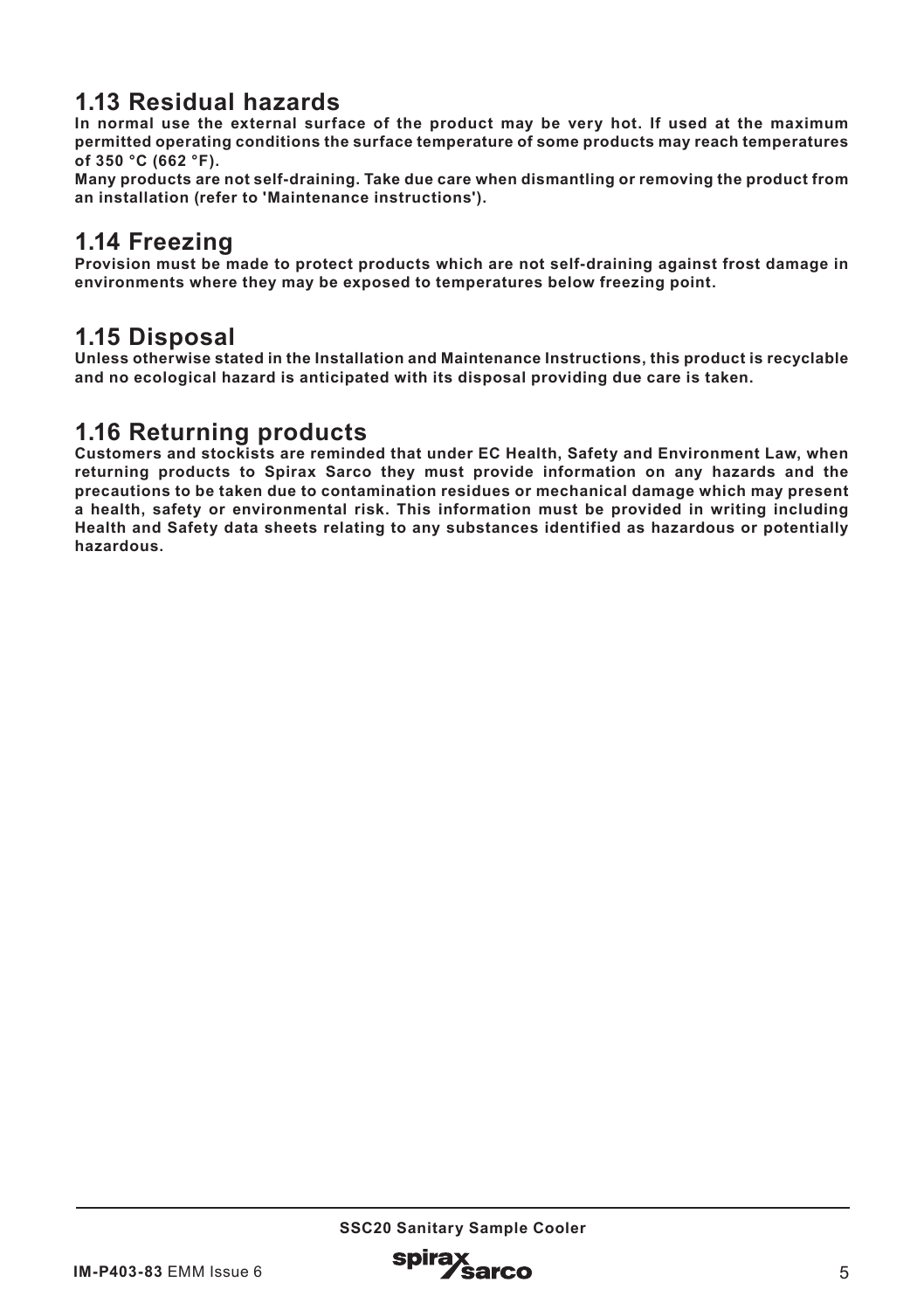## **2. General product information**

#### **2.1 Description**

The Spirax Sarco SSC20 sanitary sample cooler has been specifically designed for taking high quality chemical, conductivity and microbiological samples quickly and safely from clean/pure steam, water for injection (WFI) and other high purity media systems.

The unit consists of high quality 316L stainless steel components and utilises a counter current flow to maximise cooler efficiency, resulting in a compact, space saving design.

All sample contact surfaces are compliant to current ASME BPE. Surface finish of better than 0.5 µ-m Ra (20 µ-in Ra).

The unit is provided with integral pre drilled mounting brackets to allow simple installation at point of use.

### **2.2 Sizes and pipe connections**

| Cooling water inlet and outlet connections | <b>BSP</b> version<br>$\frac{1}{3}$ " BSP          |  |  |
|--------------------------------------------|----------------------------------------------------|--|--|
|                                            | NPT version<br>$\frac{1}{3}$ " NPT                 |  |  |
| Sample tube inlet and outlet connections   | 1/2" ASME BPE compatible adaptor for clamp fitting |  |  |
|                                            | (clamp not supplied) on sample inlet.              |  |  |
|                                            | 6 mm O/D on sample outlet.                         |  |  |

#### **2.3 Limiting conditions**

| Part                         | Design temperatures |          | Design pressure |                        |
|------------------------------|---------------------|----------|-----------------|------------------------|
|                              | 300 °C              | (572 °F) | 32 bar q        | $(464 \text{ psi g})$  |
| Coil                         | 260 °C              | (500 °F) | 44 bar q        | $(638 \text{ psi g})$  |
|                              | 120 °C              | (248 °F) | 63 bar q        | $(913 \text{ psi g})$  |
| Body                         | 100 °C              | (212 °F) | 10 bar q        | $(145 \text{ psi g})$  |
| Cold hydraulic test pressure |                     |          | 16 bar q        | $(232 \text{ psi } q)$ |

**Clamp** - The pressure and temperature rating is dependant on the clamp manufacturers recommendations.

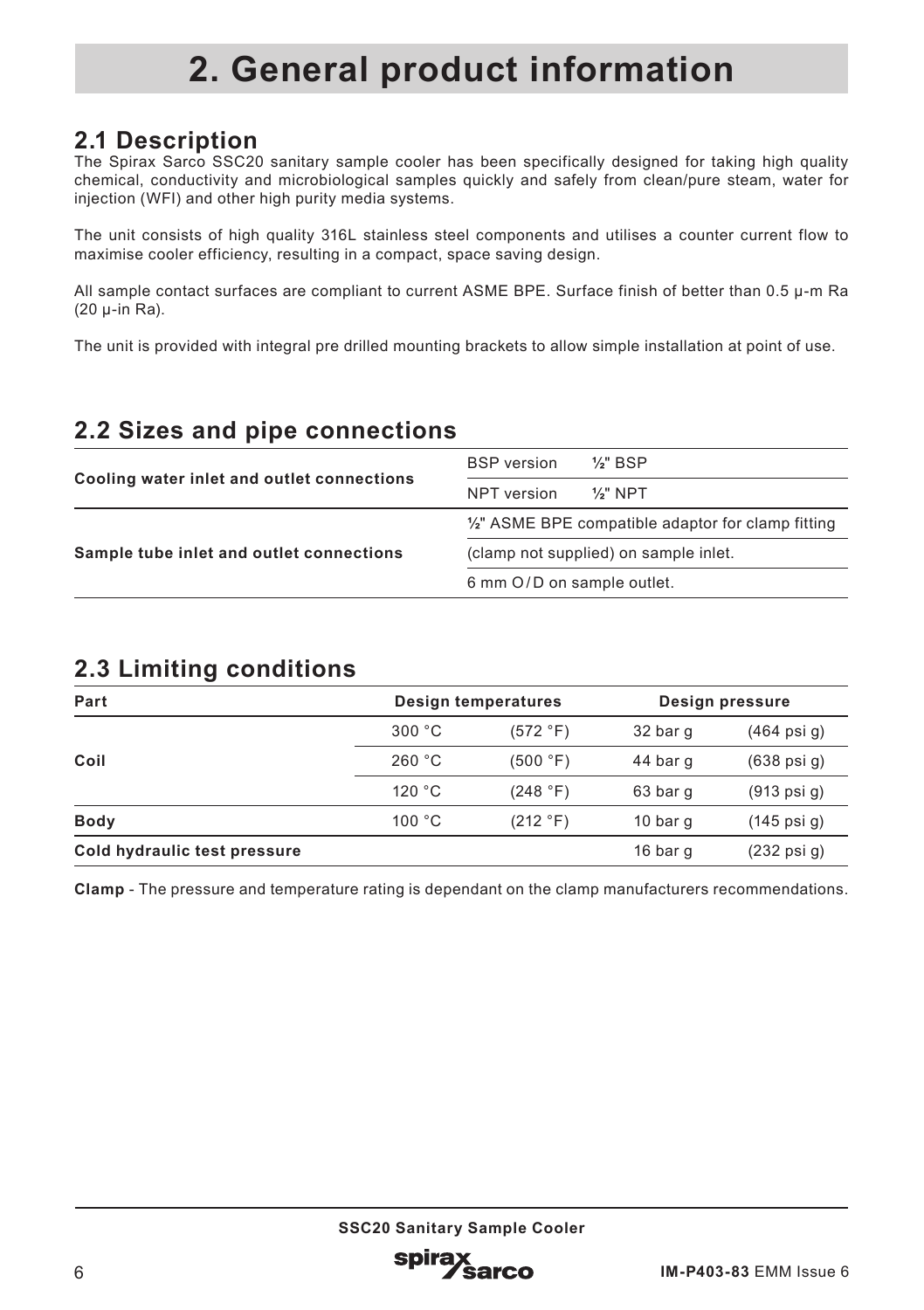

**Fig. 1**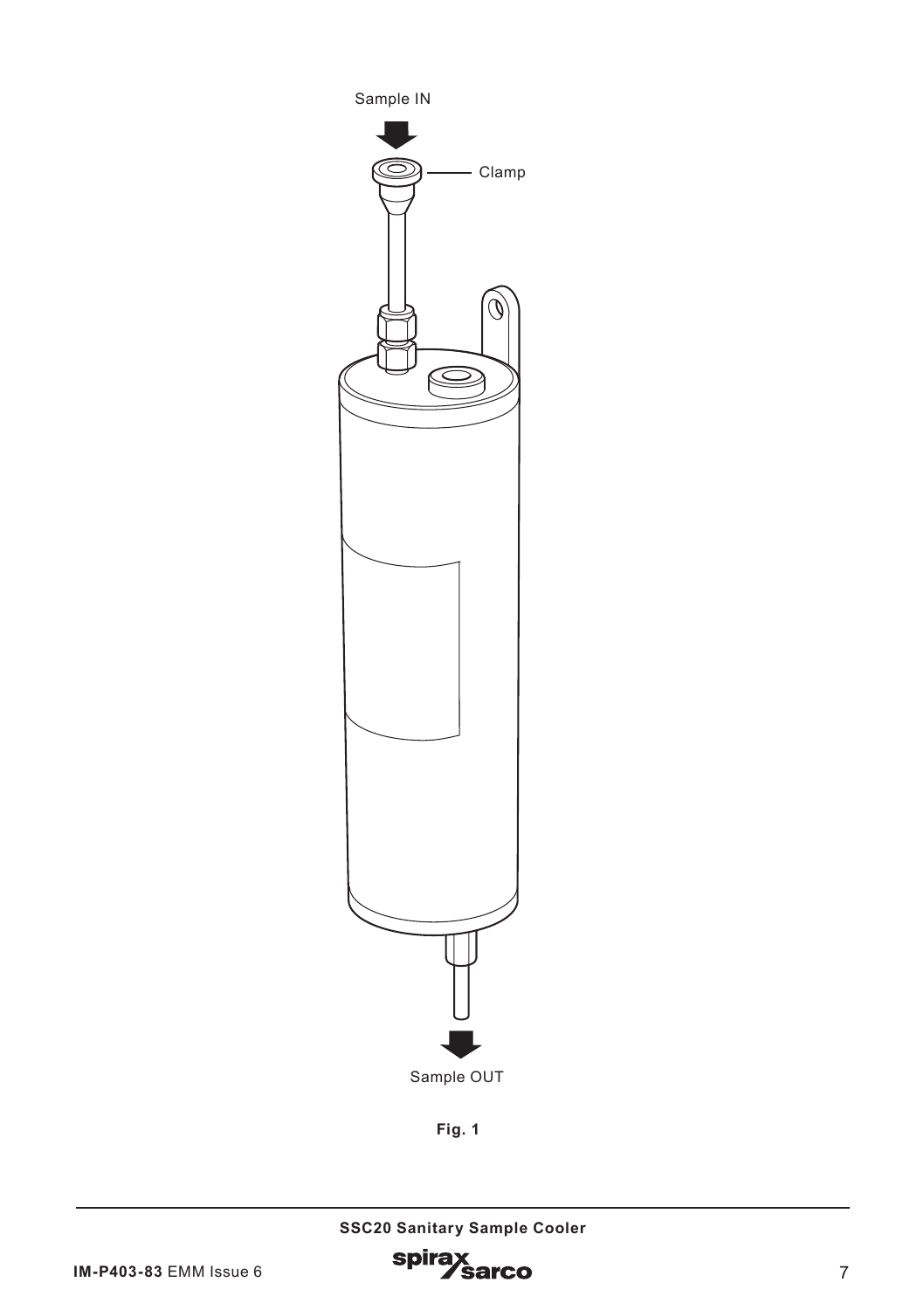# **3. Installation**

#### **Note: Before actioning any installation observe the 'Safety information' in Section 1.**

- **-** We recommend the use of corrosion resistant pipework suitable for the fluid being sampled.
- **-** Keep the length of all pipes to a minimum.
- **-** Cooling water must be clean and free of scale forming salts.
- **-** The sample cooler must be mounted vertically, using the pre-drilled top and bottom mounting brackets (see Figure 3).
- **-** Allow sufficient space below the SSC20 for collection of the sample in a beaker or similar container. We recommend that a tundish piped to drain is located underneath this outlet.No connection is required on the sample OUT.
- **-** Connect the pipework as shown in the drawing. The cooling water IN should be piped to the bottom of the sample cooler in **½**" nominal bore pipe via a cooling water inlet valve. A **½**" BSP/NPT male/female elbow makes a suitable connector.
- **-** Pipe the cooling water OUT from the top of the sample cooler to an open drain or tundish. **Caution:** to avoid the possibilty of an air lock at the top of the sample cooler, do not allow the thread of the cooling water OUT elbow to protrude into the sample cooler body - maximum thread engagement 15 mm.
- **-** Install the clamp fitting and seal in accordance with the manufacturer's instructions.



spira

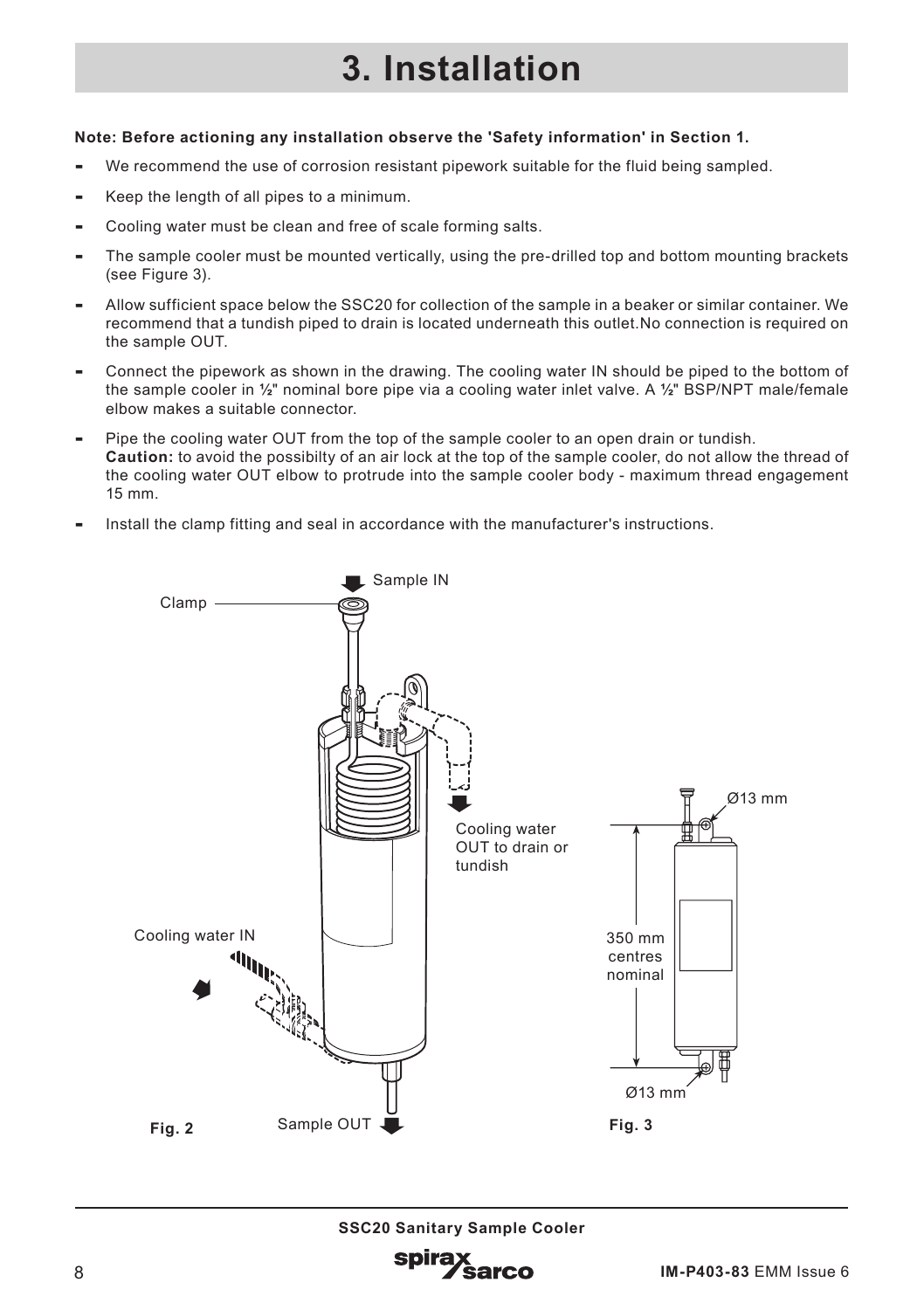## **4. Commissioning**

After installation or maintenance carry out tests to ensure that the system is fully functional.

## **5. Operation**

**Warning:-**

**To avoid the risk of scalding, it is essential that a full flow of cooling water is present before opening the sample inlet valve.**

**Always close the sample inlet valve before turning off the cooling water.**

**Sample pipework becomes very hot under normal working conditions, and will cause burns if touched.**

#### **Follow this procedure for safe operation and accurate sampling:-**

- **-** Open the cooling water inlet valve first and ensure that a full flow can be seen at the cooling water outlet.
- **-** Gradually open the sample inlet valve and regulate the flow to achieve a cooled sample at about 25 °C  $(77 °F)$ .
- **-** Allow the sample to run for a while before collection. This will ensure that a true sample is collected for analysis.
- **-** When enough liquid has been collected **close the sample inlet first**, and then the cooling water inlet valve.
- **-** After closing the sample inlet valve the sample OUT connection may drip for a few minutes while the coil drains.

## **6. Maintenance**

No routine maintenance is required.

## **7. Spare parts**

#### **The following components are available as spares:**

| Component                         | Stock no. |
|-----------------------------------|-----------|
| Stud coupling stainless steel BSP | 0963243   |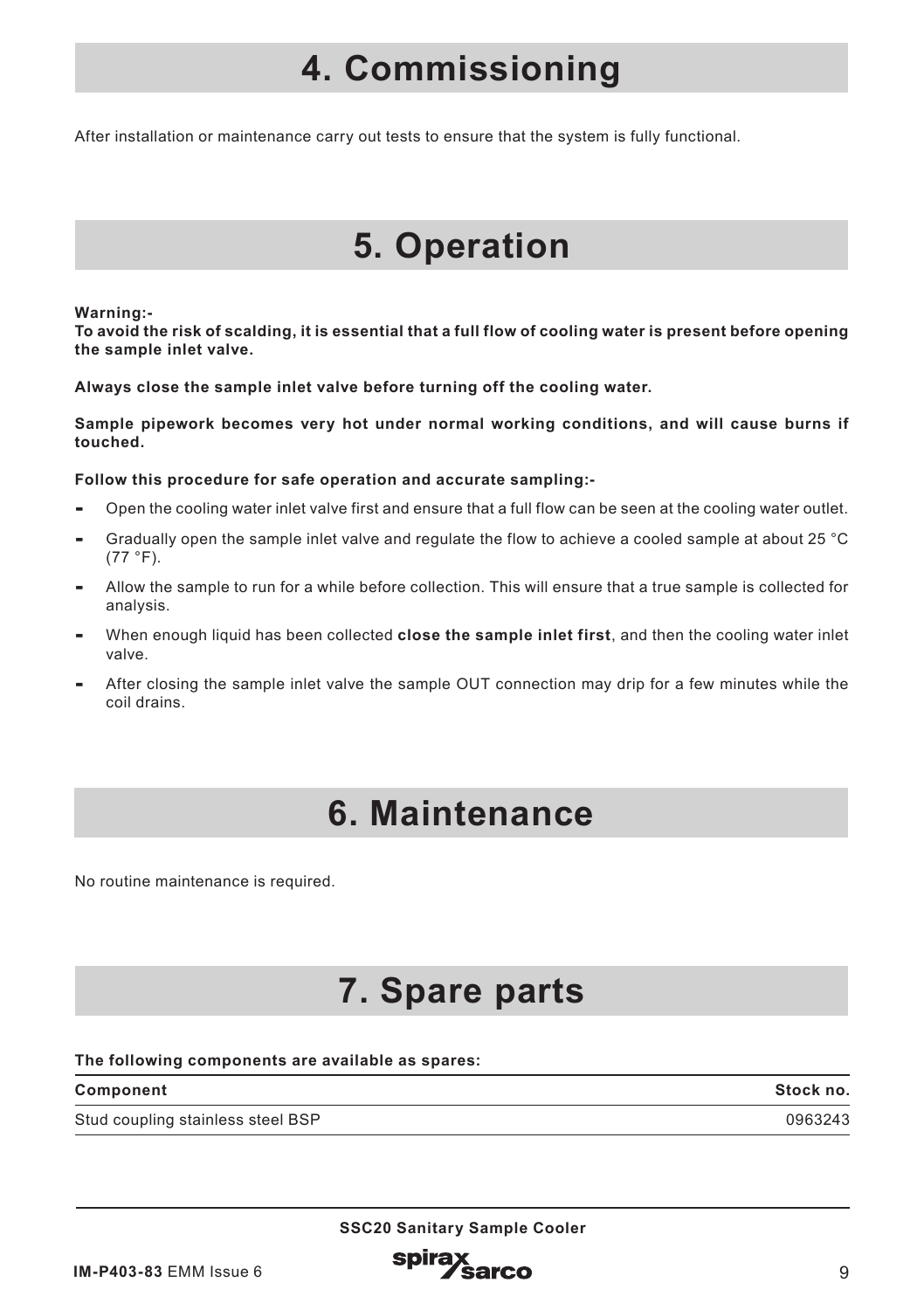